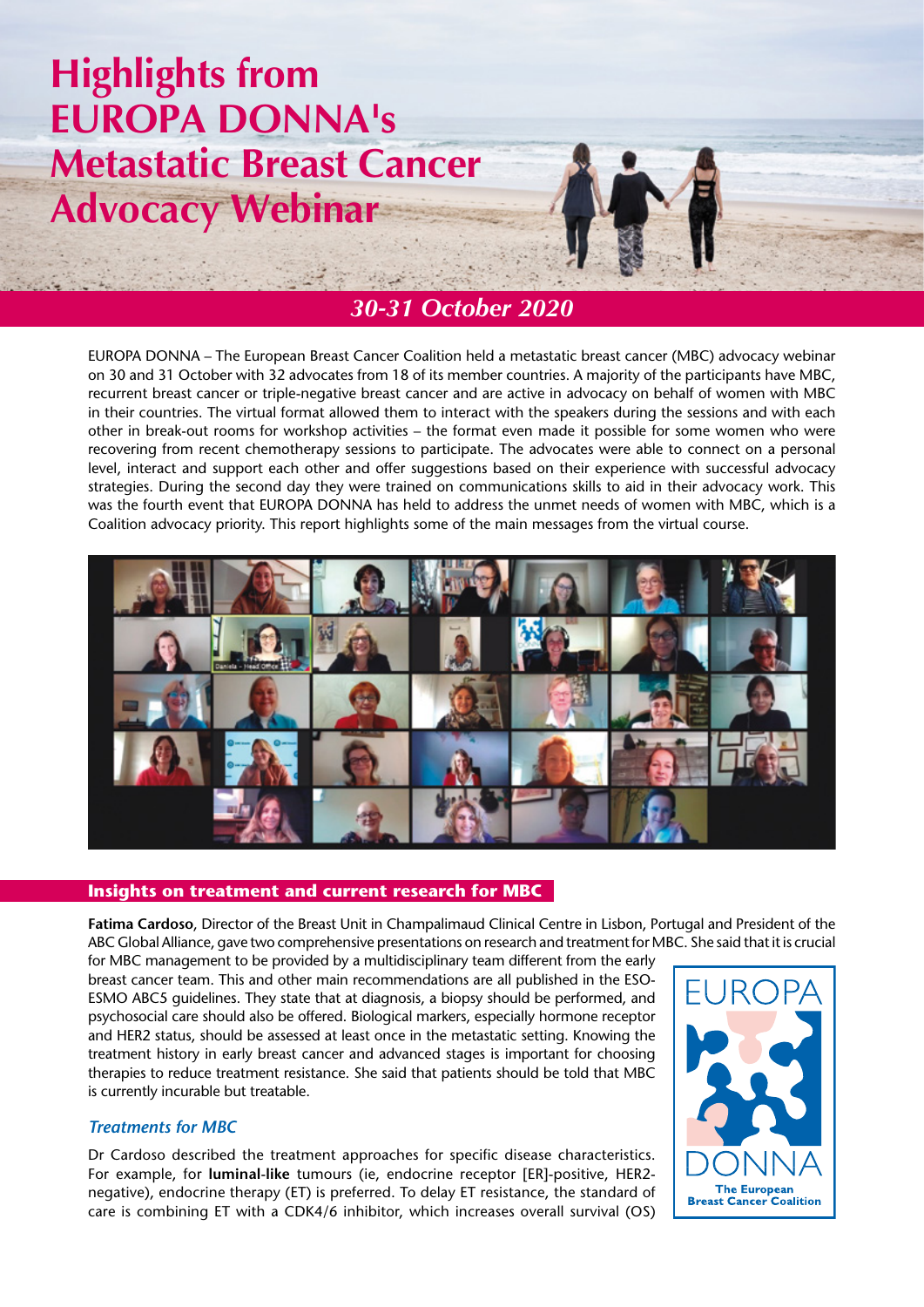and quality of life (QoL). In patients with **HER2-positive** MBC, there has been a change in paradigm: trastuzumab should be offered early (first-line) and continued beyond progression. Trastuzumab can be combined for a dual blockade with pertuzumab, or drugs targeting other pathways, such as lapatinib or tucatinib. Trastuzumab DM1 targets delivery of chemotherapy to the tumour cell. **In triple-negative**  MBC, which has no identified targets for treatment, research is under way to dissect hidden subtypes that might offer a possible target. PARP inhibition is an example for patients with **BRCA mutations**. Checkpoint inhibitors are a type of immunotherapy that triggers the immune system to destroy tumour cells. The balance of efficacy and toxicity with this treatment needs to be considered. Finally, for chemotherapy, sequential monotherapy (ie, one therapy given at a time) is preferred



*Dr Fatima Cardoso*

over combinations, and the latter should be reserved for rapid progression. The goal of therapy for MBC is to treat for as long as possible with a good QoL, bearing in mind the toxicity profile, the convenience of oral treatments over intravenous, and patient preferences.

#### *Research on MBC*

Dr Cardoso encouraged advocates to get involved in the **ABC Global Alliance**, with members in 81 countries; in many of these countries representation is provided via EUROPA DONNA which is a member of the Alliance. The Alliance's number 1 goal over 10 years is to double the median overall survival for ABC/MBC by 2025. As such, research aims to identify effective, tolerable treatments that can turn MBC into a chronic disease. She said that to do this, two main problems need to be addressed: **patient selection** for treatments and **overcoming treatment resistance**. For instance, identifying biomarkers that indicate which ET to use (eg, tamoxifen, an aromatase inhibitor [AI] or fulvestrant) would be an advancement. In research to date, ESR1 mutations seem to be associated with resistance to AIs. She said that highquality pathology is essential. In MBC, multigene panels are not recommended, rather biomarker testing should focus on ER and HER-2 status, BRCA, PIK3CA mutations, and PD-L1 expression status. For treatment resistance, she said biopsy of metastases is crucial. As the tumour's natural history is to progress, treatment should be switched to a drug with a different mechanism of action. The best treatment sequences still need to be defined. She said that there is an enormous gap in registry data for MBC. She also called for reconsideration of trial endpoints in MBC (eg, progression-free survival plus an overall survival benefit), and the inclusion of patient-reported outcome measures. Additionally, advocates should fight to overcome inequalities in access to treatment (including pathology and radiotherapy), between and within countries. She added that because a treatment is new does not always mean that it is better.

**For more on MBC treatment guidelines See** https://mbc.europadonna.org/guidelines-on-mbc

#### **Effects of physical exercise on cancer treatment-related side effects and PREFERABLE exercise trial for MBC**

With a focus on survivorship, **Prof Anne May** of the Julius Center, University Medical Center Utrecht in The Netherlands described the benefits of physical exercise and the ongoing PREFERABLE trial in MBC. In early breast cancer, aerobic and/or resistance exercise during treatment has been shown to decrease cancer- and treatment-related fatigue, anxiety and depression and increase quality of life. **Exercise guidelines** for cancer survivors recommend 30 minutes of moderate intensity aerobic exercise three times per week and two 30-minute resistance exercise sessions. Based on this, it was then asked whether exercise could have a beneficial effect in women on treatment for MBC. Feasibility studies of the safety and efficacy of an **aerobic exercise** training programme for women with MBC were performed and found that it was safe and effective. Now, the PREFERABLE EFFECT randomised controlled trial is evaluating the role of a structured and individualised 9-month exercise intervention in women with MBC on quality of life, fatigue,

and other disease- and treatment-related effects. In all, 350 participants are being randomly allocated to an exercise intervention (supervised and home-based) or no intervention (exercise advice). Recruitment began in January 2020 with a better than expected response, but some delays have been experienced due to COVID-19 restrictions. Participants who had already started before COVID-19 continued exercising at home using a hometrainer and dumbbells in combination with a smart phone application, and recruitment has been re-started around lockdowns. Prof May said that it is hoped that results will be available in about 2 years' time. EUROPA DONNA is a partner in PREFERABLE, which is an international collaborative project funded by the European Union within the Horizon 2020 programme.



**See** https://www.h2020preferable.eu *Prof Anne May*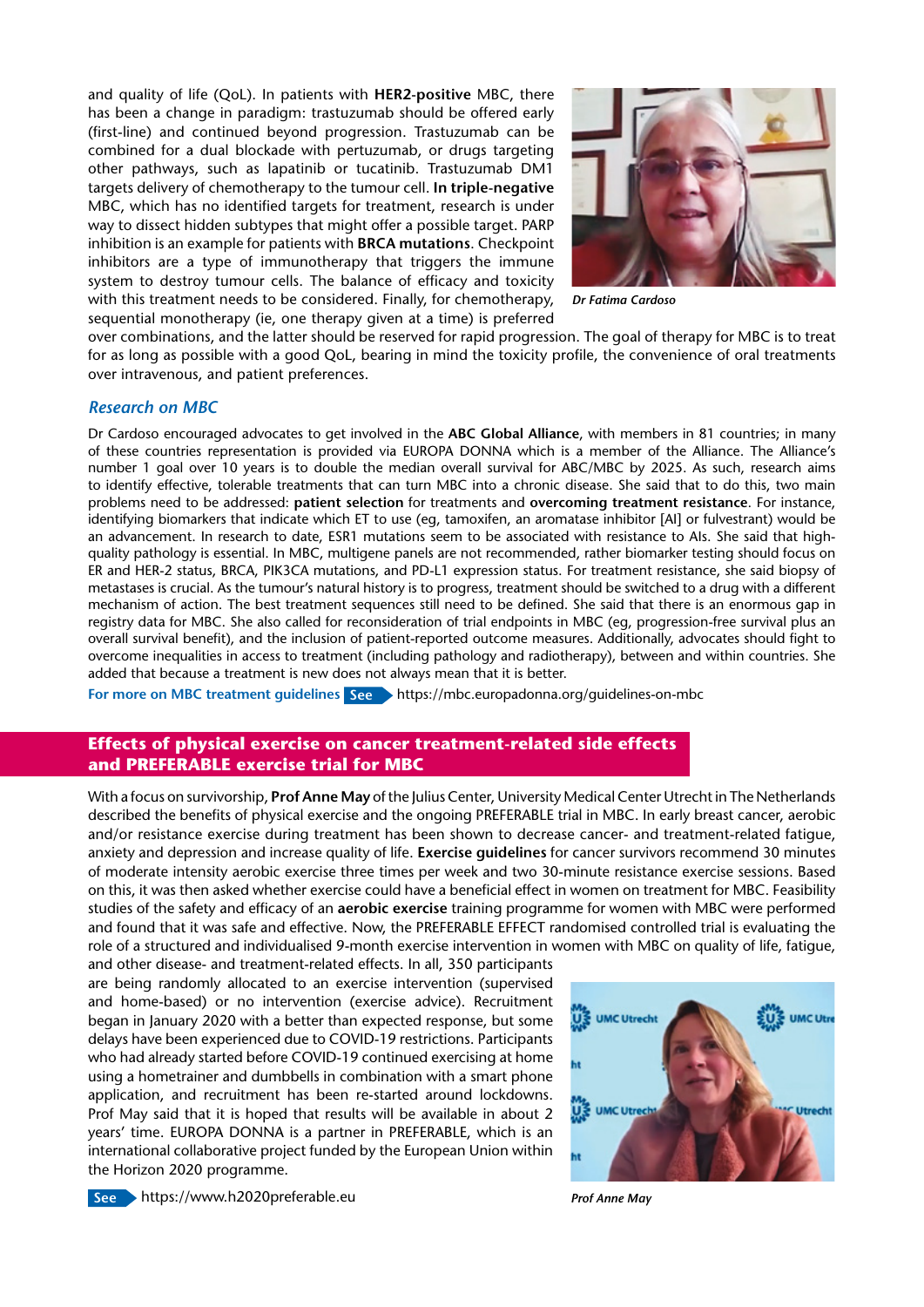#### **MBC ForteMente project for psycho-oncological support**

**Rosanna D'Antona**, President of EUROPA DONNA Italy, described the ForteMente advocacy programme undertaken in Italy with the aim of providing psycho-oncological support to patients in all **specialist breast units** (SBUs) in the country. This involved conducting a national survey of women with MBC and their caregivers, as well as performing in-depth interviews of women with MBC. The survey showed that 98% of women with MBC and their caregivers believe that women should receive psychological support provided by qualified health care professionals, yet only 25% who seek such support find a psycho-oncologist in their health centre. Of the health care centres surveyed, 45% did not contemplate providing psycho-oncological support for MBC. In terms of the impact of MBC on women's lives, 29% had to leave their job and 50% had to reduce their workload. The illness caused 86% to change their life priorities, 69% to lose faith and certainty, and 51% to feel lost pleasure in living. Ms D'Antona said that while the findings may not be a surprise, they provide the data necessary to **advocate for psycho-oncological services**. At a public event in March 2019, ED Italy presented these findings to the Ministry of Health and gained

the support and approval of the regional health authorities, more than half of which agreed to implement the services requested. A new phase of the project is now assessing psychological support provided through a **virtual platform**, with results expected by early 2021. This involved first surveying hospitals in 3 main regions to identify the number of health care professionals providing psychological support. The data being collected have confirmed the findings of the previous survey. Once the virtual services pilot programme is completed, they plan to present the data to the health authorities. Ms D'Antona outlined the steps undertaken to advocate for services: identifying a need, finding scientific or institutional partners, surveying the public to gather data, obtaining government approval, and receiving media support.



*Rosanna D'Antona*

#### **Living and working with cancer**

**Isabelle Lebrocquy**, Founder of oPuce in The Netherlands, described how she started this organisation after losing her job following her cancer treatment. After gathering missing data herself through an online survey, she found that almost one-quarter of the more than 1000 respondents had lost their job during or shortly after cancer. Many were in their 40s or 50s and the majority were women, and many had breast cancer. Access to **affordable insurance** was another issue. She took the cause to the Dutch parliament, where a motion was unanimously signed, and endorsement was received from the Ministry of Employment and Social Welfare. Working groups were set up to address employment issues and access to insurance for cancer patients and survivors. The Right to be Forgotten, a "clean-slate policy" for specific types of insurance for cancer survivors was passed in the Netherlands in January 2020. In 2016, she



*Isabelle Lebrocquy*

established the social enterprise oPuce to create opportunities for cancer survivors in some large multinational companies offering flexible timetables or training in news skills, for example. The organisation held **networking meetings** for the companies featuring talks about cancer and work, and social legislation. In 2017, this resulted in 12 corporate employers signing a covenant that they would do their utmost to keep people in their jobs and help people return to work. To understand why one in four people with cancer lose their job, the organisation performed a survey and found that the income loss was the highest for younger people, and there was greater job loss with more aggressive treatment. Ms Lebrocquy said that gathering good data was key to helping policymakers find solutions. With the group of companies, the organisation also created a "**talent connector**" app to bring together cancer patients and employers (www.talentconnector.nl) and is working on creating tools for job retention. This platform helps speed up the job finding and reinsertion process. As many people living with chronic cancer or MBC had lost their jobs and had difficulty finding a new one, freelance opportunities were included for people looking for temporary projects or contracts. The employers who signed the covenant said that they look at talent not the disease. Ms Lebrocquy said that she started the initiative in The Netherlands, but that it could be rolled out across other countries.